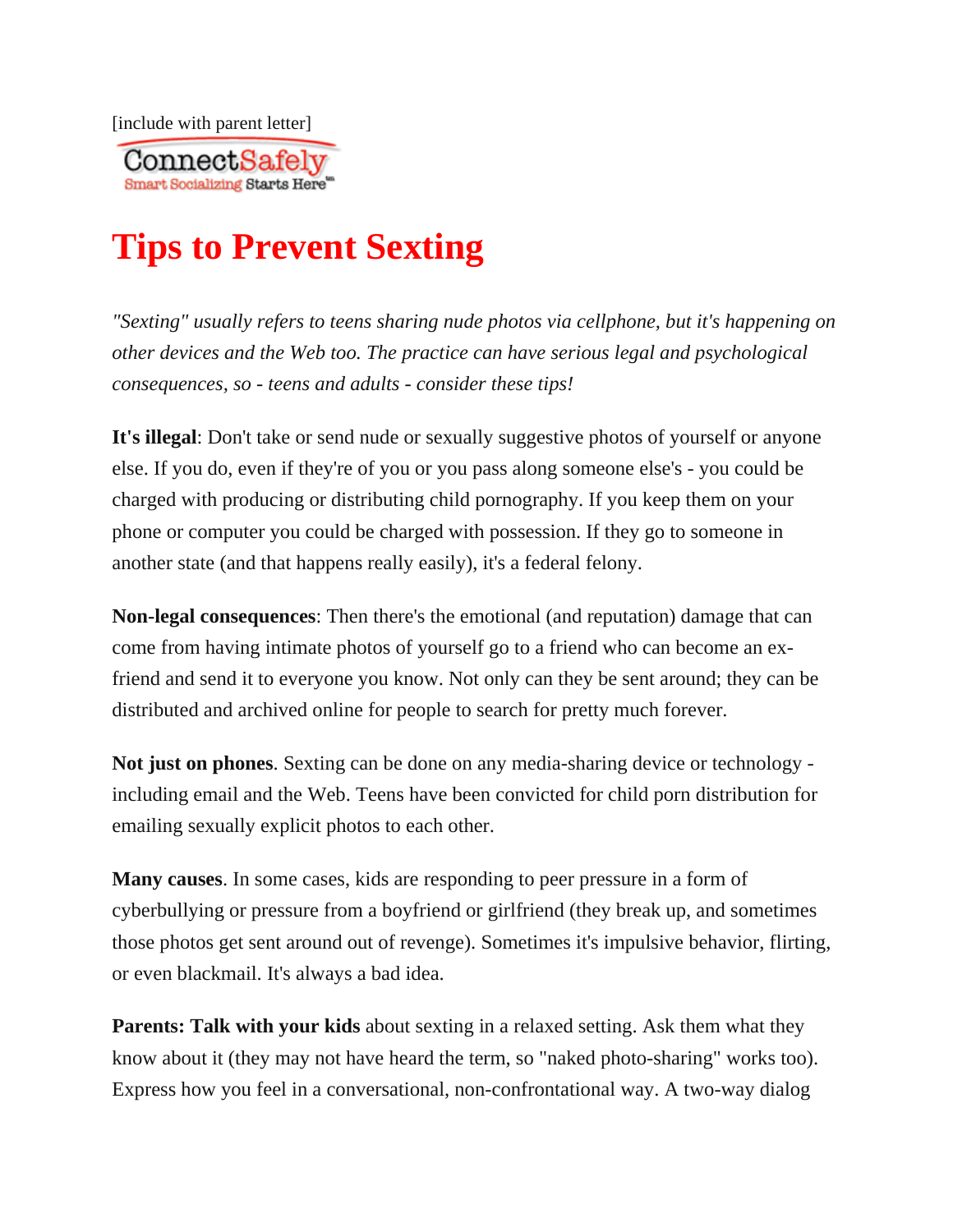can go a long way toward helping your kids understand how to minimize legal, social and reputation risks.

**The bottom line**: Stay alert when using digital media. People aren't always who they seem to be, even in real life, and sometimes they change and do mean things. Critical thinking about what we upload as well as download is the best protection.

## **What to do**

*We're not in a position to provide legal advice, but we can tell you that laws vary from state to state, each jurisdiction enforces the law differently, and the applicable laws were written before sexting was "invented." With sexting, the same minor can be both perpetrator and victim when producing and sending photos of him or herself - a very tricky situation under current laws.*

## **Parents:**

**\*** If your children have sent any nude pictures of themselves, make sure they stop immediately. Explain that they're at risk of being charged with producing and distributing child pornography. If they've received a nude photo, make sure they haven't sent it to anyone else.

**\*** Either way, the next most important thing is to have a good talk. Stay calm, be supportive and learn as much as you can about the situation. For example, see if it was impulsive behavior, a teen "romance" thing, or a form of harassment.

**\*** Consider talking with other teens and parents involved, based on what you've learned.

**\*** Some experts advise that you report the photo to your local police, but consider that, while intending to protect your child, you could incriminate another - and possibly your own child. That's why it's usually good to talk to the kids and their parents first. If malice or criminal intent is involved, you may want to consult a lawyer, the police, or other experts on the law in your jurisdiction, but be aware of the possibility that childpornography charges could be filed against anyone involved.